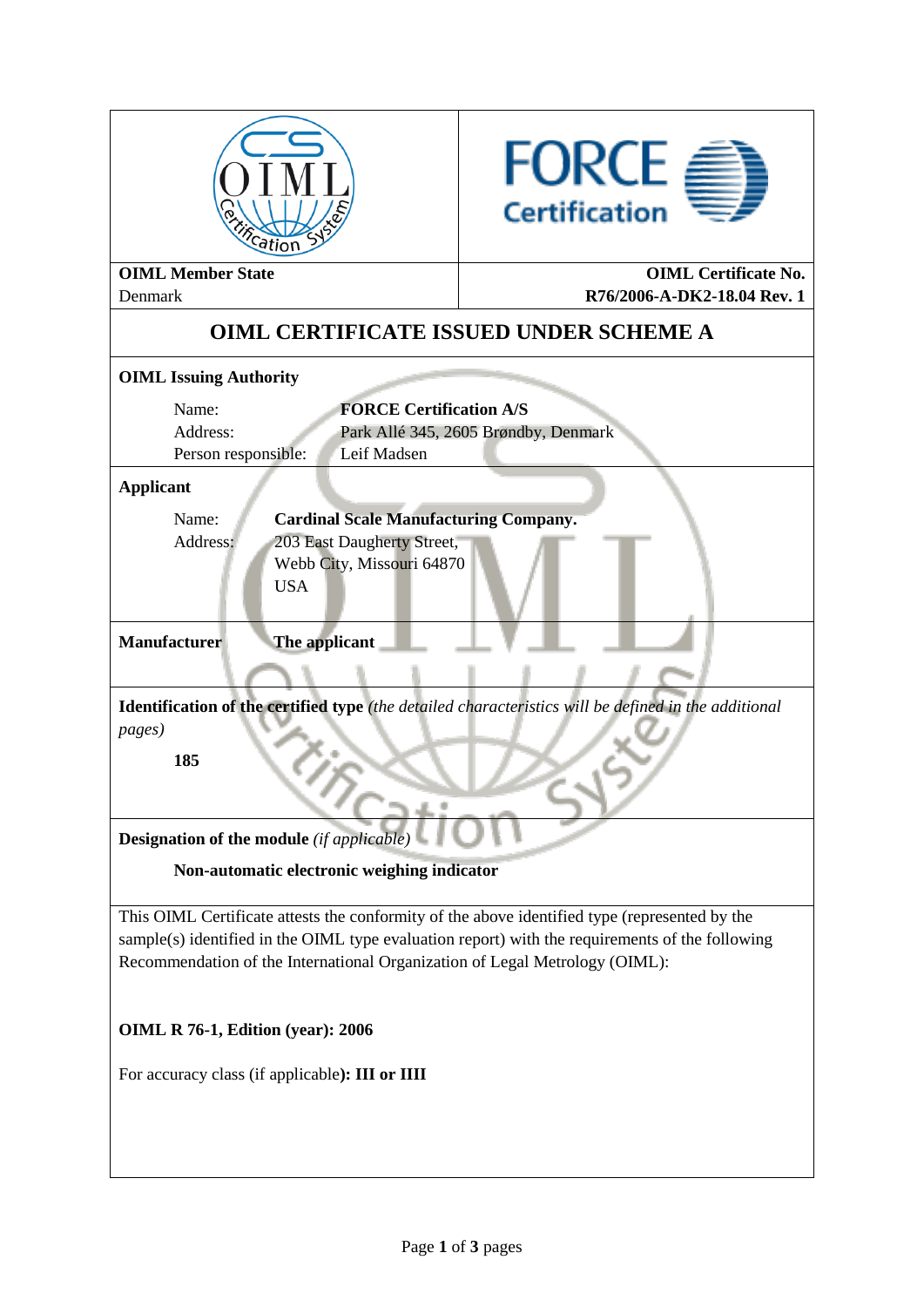This OIML Certificate relates only to metrological and technical characteristics of the type of measuring instrument covered by the relevant OIML Recommendation identified above.

This OIML Certificate does not bestow any form of legal international approval.

The conformity was established by the results of tests and examinations provided in the associated OIML type examination and evaluation reports:

No. 117-34433.10, dated 25 July 2018 that includes 69 pages

No. 117-34433.90, dated 01 October 2018 that includes 3 pages

No. 117-35298.10, dated 20 November 2018 that includes 19 pages

No. 117-35298.90, dated 20 November 2018 that includes 3 pages

The technical documentation relating to the identified type is contained in documentation file:

No. 117-34433.10 and 118-35298.10

## **OIML Certificate History**

| <b>Revision No.</b> | Date             | <b>Description of the modification</b> |
|---------------------|------------------|----------------------------------------|
| First issuance      | 25 October 2018  |                                        |
| Revision 1          | 03 December 2018 | Event counters device added.           |
|                     |                  |                                        |
|                     |                  |                                        |

| Identification, signature and stamp |  |  |  |
|-------------------------------------|--|--|--|
| <b>The OIML Issuing Authority</b>   |  |  |  |
| <b>FORCE Certification A/S</b>      |  |  |  |

Date: 03 December 2018

#### Jens Hovgård Jensen 2018-12-03

|                                                     |  |                                                                                          |  | _ _ _ _ _ _ _ _ _ _ _ |  |  |  |
|-----------------------------------------------------|--|------------------------------------------------------------------------------------------|--|-----------------------|--|--|--|
| Jens Hovgård Jensen<br><b>Certification Manager</b> |  | Digitally signed by Jens Hovgård Jensen<br>jhje@force.dk<br><b>Certification Manager</b> |  |                       |  |  |  |
|                                                     |  |                                                                                          |  |                       |  |  |  |

*Important note:* Apart from the mention of the Certificate's reference number and the name of the OIML Member State in which the Certificate is issued, partial quotation of the Certificate and of the associated OIML type evaluation report(s) is not permitted, although either may be reproduced in full.